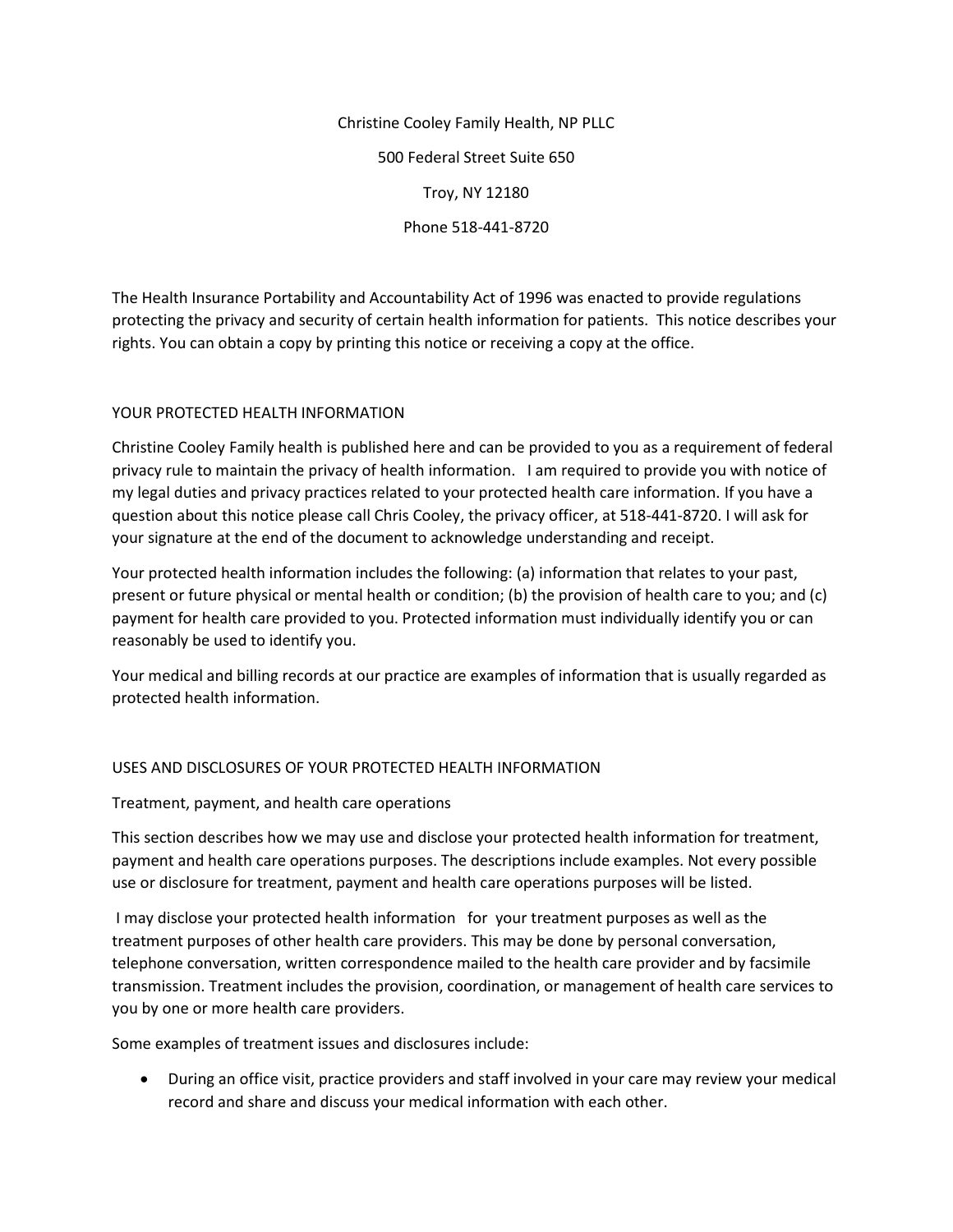- discuss your medical information with an outside physician to whom we have referred your care.
- discuss your medical information with an outside physician with whom we are consulting regarding your care.
- discuss your medical information with an outside laboratory, radiology center, or other health care facility where we have referred you for testing, home health agency, durable medical equipment agency or other health care provider to whom I have referred you for health care services and products.
- discuss your medical information with a hospital or other health care facility where we are admitting or treating you.
- May call patients in the waiting room when it is time for them to go to an examining room. To do this, we may use your first and/or last name.
- may contact you regarding you care. To do this, I may send postcards, letters with my practice name and return address, mail you letters in envelopes with my practice name and return address, call you at home, mobile, work, or leave messages with family members or voice mail. You may receive emails and text messages with the practice name present.

# Payment

I may use and disclose your protected health information for our payment purposes as well as the payment purposes of other health care providers and health plans. Payment uses and disclosures include activities conducted to obtain payment for the care provided to you or so you can obtain reimbursement for that care, for example, from your health insurer.

Some examples of payment uses and disclosures include:

- Sharing information with your health insurer to determine whether you are eligible for coverage or whether proposed treatment is a covered service.
- Submission of a claim form to your health insurer.
- Providing supplemental information to your health insurer so that your health insurer can obtain reimbursement from another health plan under a coordination of benefits clause in your subscriber agreement.
- Sharing your demographic information (for example, your address) with other health care providers who seek this information to obtain payment for health care services provided to you.
- Providing a bill to a family member or other person designated as responsible for payment for services rendered to you.
- Providing medical records and other documentation to your health insurer to support the medical necessity of a health service.
- Allowing your health insurer access to your medical record for a medical necessity or quality review audit.
- Providing consumer-reporting agencies with credit information (your name and address, date of birth, social security number, payment history, account number, and our name and address.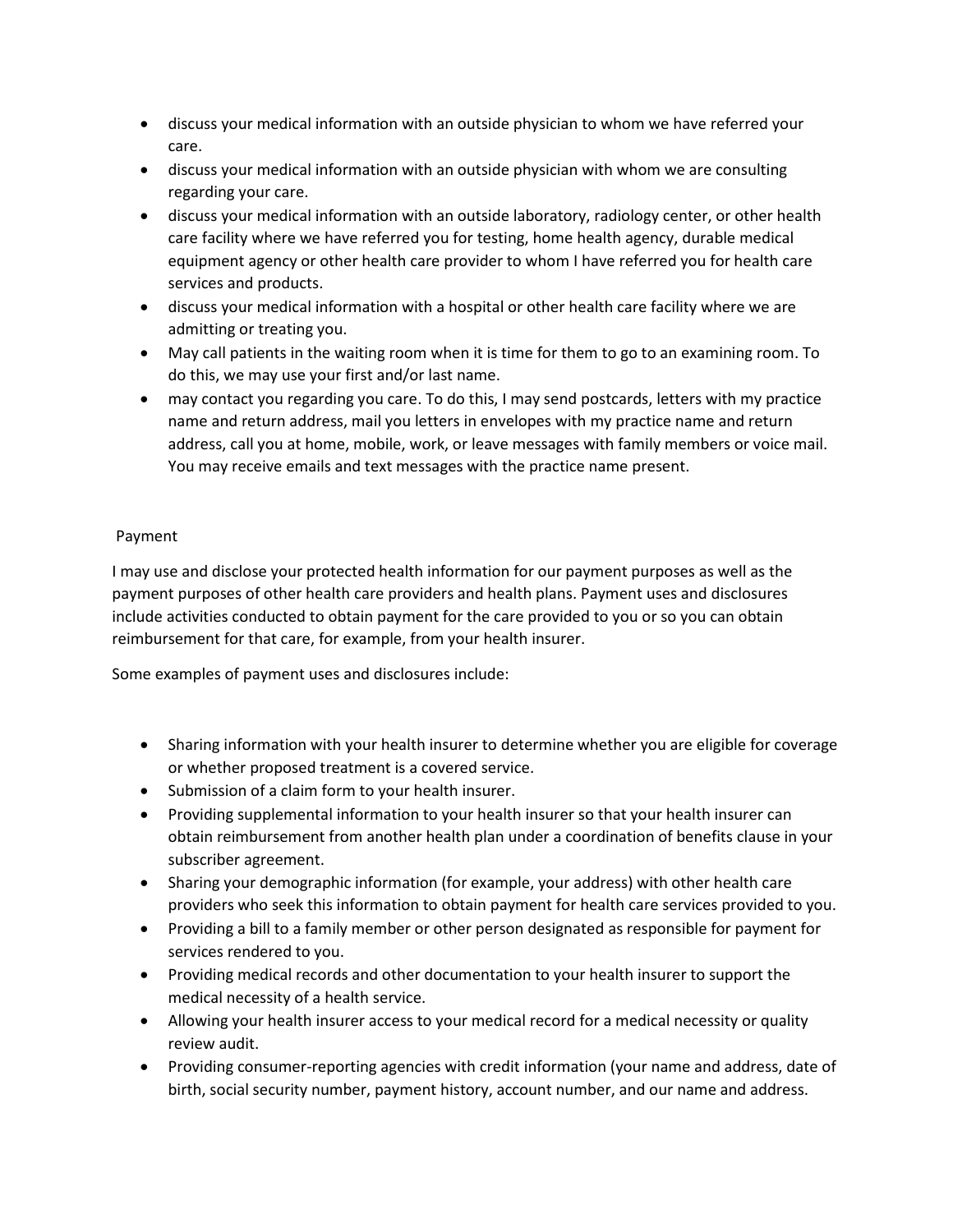- Providing information to a collection agency or our attorney for purposes of securing payment of a delinquent account.
- Disclosing information in a legal action for purposes of securing payment of a delinquent account.

### Healthcare Operations

I may use and disclose your protected health information for health care operation purposes as well as certain health care operation purposes of other health care providers and health plans.

Health care operation purposes may include:

- Quality assessment and improvement activities.
- Population based activities relating to improving health or reducing health care costs.
- Reviewing the competence, qualifications, or performance of health care professionals.
- Conducting training programs for medical and other students.
- Accreditation, certification, licensing, and credentialing activities.
- Health care fraud and abuse detection and compliance programs.
- Conducting other medical review, legal services, and auditing functions.
- Business planning and development activities, such as conducting cost management and planning related analyses.
- Sharing information regarding patients with entities that are interested in joining our practice.
- Other business management and general administrative activities, such as compliance with the federal privacy rule and resolution of patient grievances.

### Uses and disclosures for other purposes

We may use and disclose your protected health information for other purposes. This section describes those purposes by category. Each category lists one or more examples. Not every use or disclosure in a category will be listed. Some examples fall into more than one category – not just the category under which they are listed.

### Individuals involved in care or payment for care

I may disclose your protected health information to someone involved in your care or payment for your care, such as spouse, a family member, or close friend. For example, if you have surgery, I may discuss your physical limitations with a family member assisting in your post-operative care.

### Notification purposes

We may use and disclose your protected health information to notify, or to assist in the notification of, a family member, a personal representative, or another person responsible for your care, regarding your location, general condition, or death. For example, if you are hospitalized, we may notify a family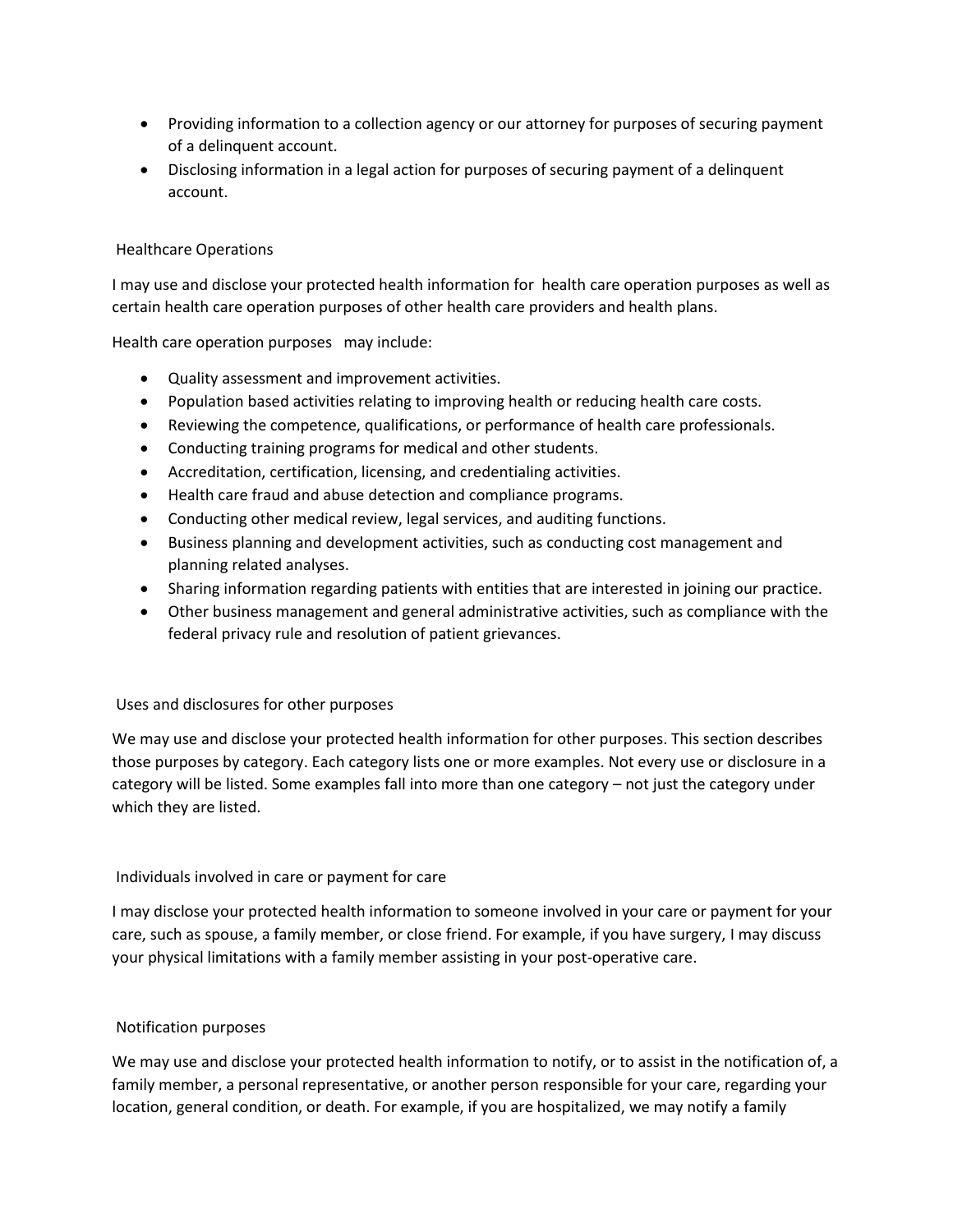member of the hospital and your general condition. In addition, we may disclose your protected health information to a disaster relief entity, such as the Red Cross, so that it can notify a family member, a personal representative, or another person involved in your care regarding your location, general condition, or death.

# Required by law

We may use and disclose protected health information when required by federal, state, or local law. For example, we may disclose protected health information to comply with mandatory reporting requirements involving births and deaths, child abuse, disease prevention and control, vaccine-related injuries, medical device-related deaths and serious injuries, gunshot and other injuries by a deadly weapon or criminal act, driving impairments, blood alcohol testing and medical errors.

### Other public health activities

I may use and disclose protected health information for public health activities, including:

- Communicable disease reports.
- Child abuse and neglect reports.
- FDA-related reports and disclosures, for example, adverse event reports
- Public health warnings to third parties at risk of a communicable disease or condition.
- OSHA requirements for workplace surveillance and injury reports.
- Victims of abuse, neglect or domestic violence

We may use and disclose protected health information for purposes of reporting abuse, neglect or domestic violence in addition to child abuse. For example, reports of elder abuse to the Department of Aging or abuse of a nursing home patient to the Department of Public Welfare.

### Health oversight activities

We may use and disclose protected health information for purposes of health oversight activities authorized by law. These activities could include audits, inspections, investigations, licensure actions, and legal proceedings. For example, we may comply with a Drug Enforcement Agency inspection of patient records.

# Judicial and administrative proceedings

We may use and disclose protected health information in judicial and administrative proceedings in response to a court or subpoena, discovery request or other lawful process. For example, we may comply with a court order to testify in a case at which your medical condition is at issue.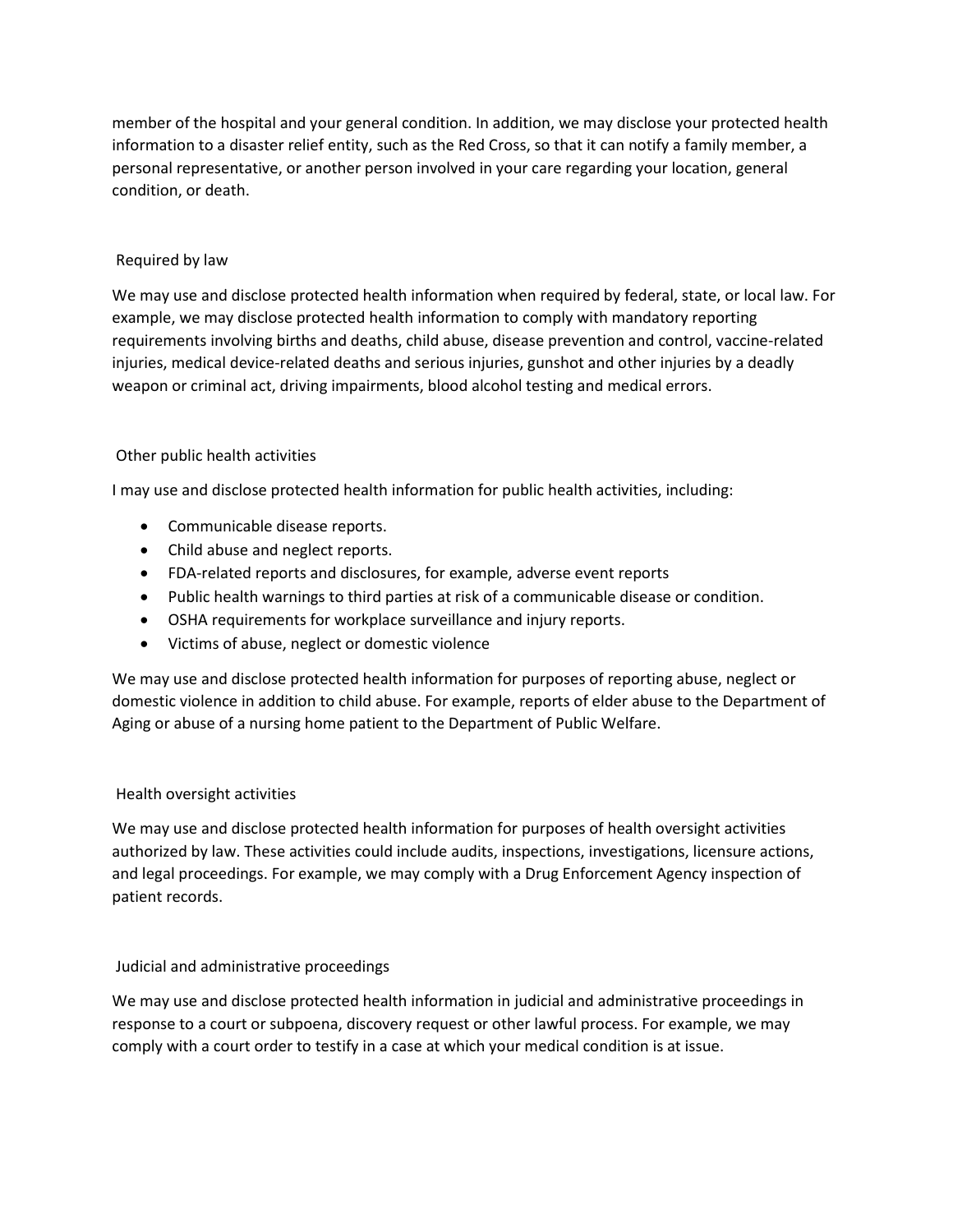### Law enforcement purposes

I may use and disclose protected health information for certain law enforcement purposes including to:

- Comply with legal process, for example, a search warrant.
- Comply with a legal requirement, for example, mandatory reporting of gunshot wounds.
- Respond to a request for information for identification/location purposes.
- Respond to a request for information about a crime victim.
- Report a death suspected to have resulted from criminal activity.
- Provide information regarding a crime on the premises.
- Report a crime in an emergency.

### Coroners and medical examiners

We may use and disclose protected health information for purposes of providing information to a coroner or medical examiner to identify a deceased patient, determine a cause of death, or facilitate their performance of other duties required by law.

# Funeral directors

I may use and disclose protected health information for purposes of providing information to funeral directors as necessary to carry out their duties.

# Organ and tissue donation

I may use and disclose protected health information to facilitate organ, eye and tissue donation and transplantation. Information may be provided to entities engaged in procurement, banking, or transplantation of cadaveric organs, eyes, or tissue.

### Threat to public safety

Involving a threat to public safety including protection of a third party from harm and identification and apprehension of a criminal. For example, in certain circumstances, I am required by law to disclose information to protect someone from imminent serious harm.

### Specialized government functions

We may use and disclose protected health information for purposes involving specialized government functions including:

- Military and veterans' activities.
- National security and intelligence.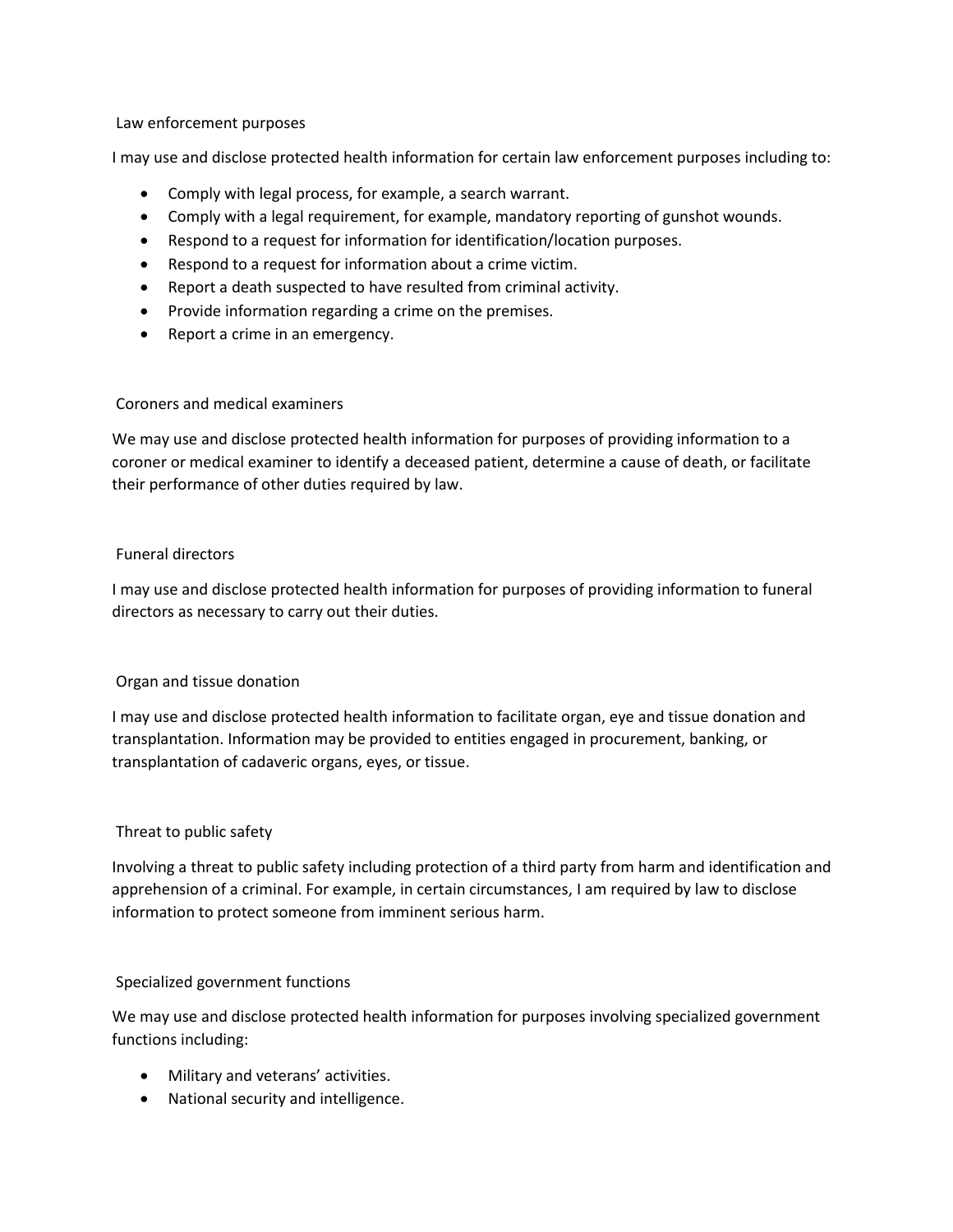- Protective service for the President and others.
- Medical suitability determinations for the Department of State.
- Correctional institutions and other law enforcement custodial situations.

## Workers' compensation and similar programs

I may use and disclose protected health information as authorized by and to the extent necessary to comply with laws relating to workers' compensation or similar programs, established by law, that provide benefits for work-related injuries or illness without regard to fault. For example, this would include submitting a claim for payment to your employer's workers' compensation carrier if we treat you for a work injury.

### Business associates

A business associate, such as a billing company, an accountant firm, or a law firm, performs certain functions of the practice. I may disclose protected health information to our business associates and allow them to create and receive protected health information on our behalf. For example, we may share with a billing company information regarding your care and payment for your care so the company can file health insurance claims and bill you or another responsible party.

### Creation of de-identified information

We may use protected health information about you in the process of de-identifying the information. For example, I may use your protected health information in the process of removing those aspects that could identify you so that the information can be disclosed to a researcher without your authorization.

### Creation of de-identified information

We may use protected health information about you in the process of de-identifying the information. For example, I may use your protected health information in the process of removing those aspects that could identify you so that the information can be disclosed to a researcher without your authorization.

### Incidental disclosures

I may disclose protected health information as a by-product of an otherwise permitted use or disclosure. For example, other patients may overhear your name being called in the waiting room or two people are present with the same first name.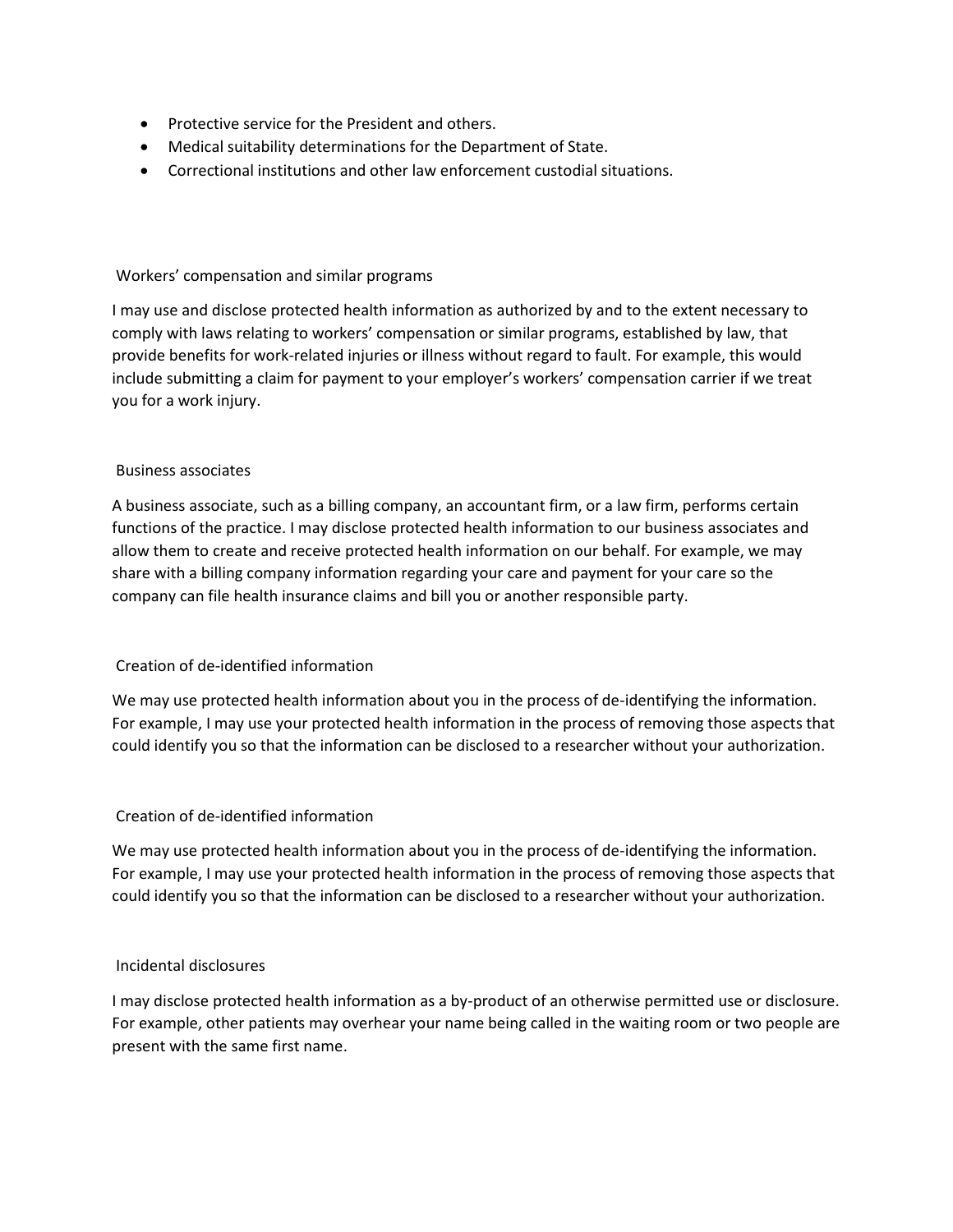#### Uses and disclosures with authorization

For all other purposes that do not fall under a category listed under sections III.A and III.B, I will obtain your written authorization to use or disclose your protected health information. Your authorization can be revoked at any time except to the extent that we have relied on the authorization.

### PATIENT PRIVACY RIGHTS

# Further restriction on use or disclosure

You have the right to request that we further restrict use and disclosure of your protected health information to carry out treatment, payment, or health care operations, to someone who is involved in your care or the payment for your care, or for notification purposes.

To request a further restriction, you must submit a written request to our privacy officer. The request must state: (a) what information you want restricted; (b) how you want the information restricted; and (c) to whom you want the restriction to apply.

# Confidential communication

You have the right to request that we communicate your protected health information to you by a certain means or at a certain location. For example, you might request that we only contact you by mail or at work. I am are not required to agree to requests for confidential communications that are unreasonable.

To request confidential communication, you must submit a written request to our privacy officer, Chris Cooley. The request must state how and where you want to be contacted. In addition, if another individual or entity is responsible for payment, the request must explain how payment will be handled.

# Accounting of disclosures

You have the right to obtain, upon request, an "accounting" of certain disclosures of your protected health information by us (or a business associate for us). This right is limited to disclosures within six years of the request and other limitations. We may charge you for providing the accounting.

To request an accounting, you must submit a written request to our privacy officer. The request should designate the applicable time period.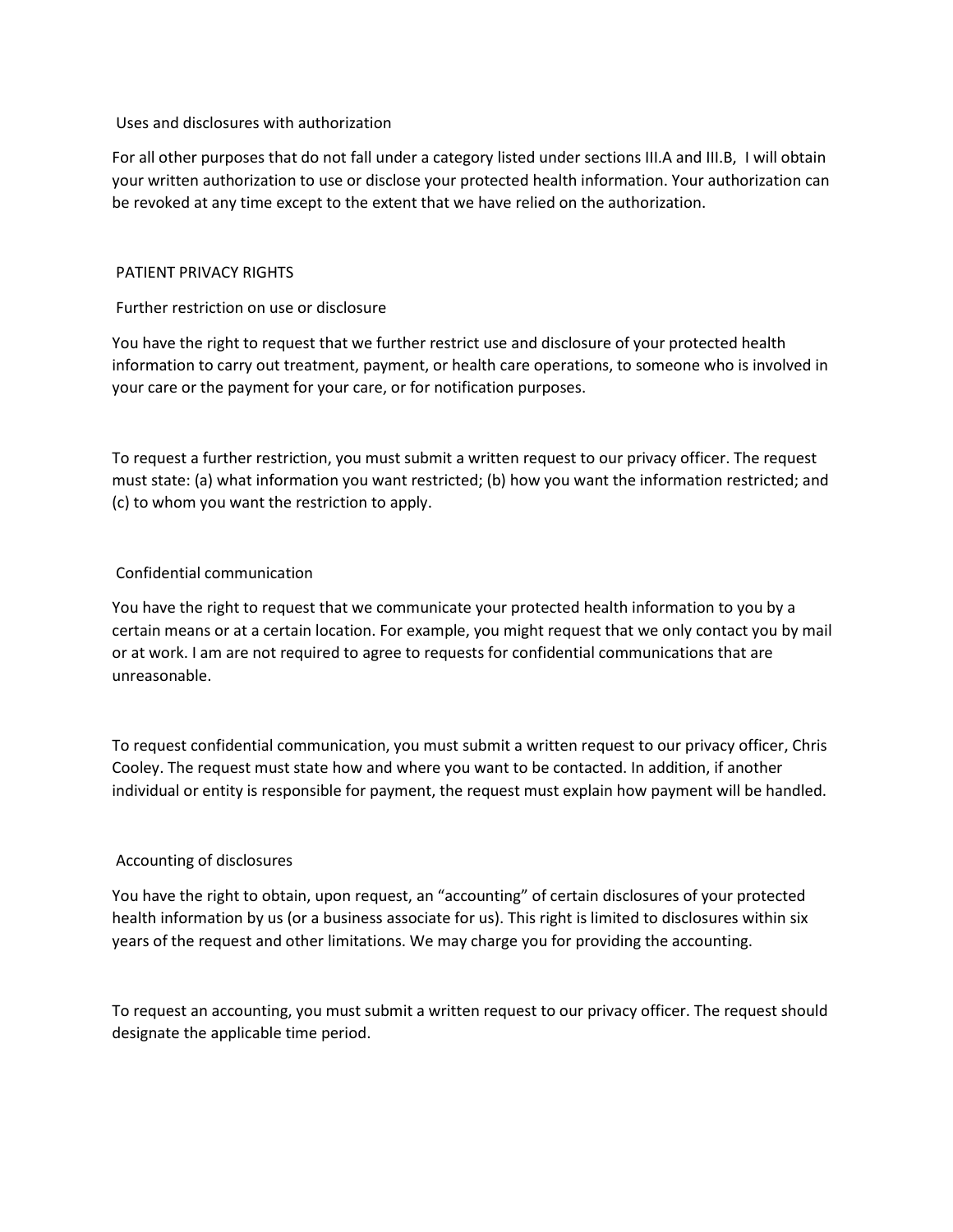### Inspection and copying

You have the right to inspect and obtain a copy of your protected health information that we maintain in a designated records set (medical record). This right is subject to limitations. We may charge you for the labor and supplies involved in providing the copies. You have the ability to access your records vial the patient portal and can request access and a link at by calling the office.

### Right to amendment

You have the right to request that we amend protected health information that we maintain about you in a designated records set (medical record) if the information is incorrect or incomplete. This right is subject to limitations.

To request an amendment, you must submit a written request to our privacy officer. The request must specify each change that you want and provide a reason to support each requested change.

#### Paper copy of privacy notice

You have the right to receive, upon request, a paper copy of our Notice of Privacy Practices. To obtain a paper copy, contact Chris Cooley.

#### COMPLAINTS

If you believe that I have violated your privacy rights, you may submit a complaint to the privacy officer with the US Department of Health and Human Services' Office of Civil Rights and or Chris Cooley. Submit the complaint in writing. We will not retaliate against you for filing a complaint.

### PATIENT RIGHTS & RESPONSIBILITIES

- All patients utilizing the services of Christine Cooley Family Health shall be treated with respect, consideration and dignity.
- Patients will be provided the appropriate privacy while being seen at our offices.
- Patient disclosures and records will be treated with confidentiality. Patients will be given the opportunity, when desired, the opportunity to approve or refuse their release.
- Patients will be given the opportunity to participate in decisions involving their health care. This will be done except when participation is contraindicated for medical reasons.
- All attempts will be made to accommodate patients who do not speak English. When possible, an interpreter or signer will be present.